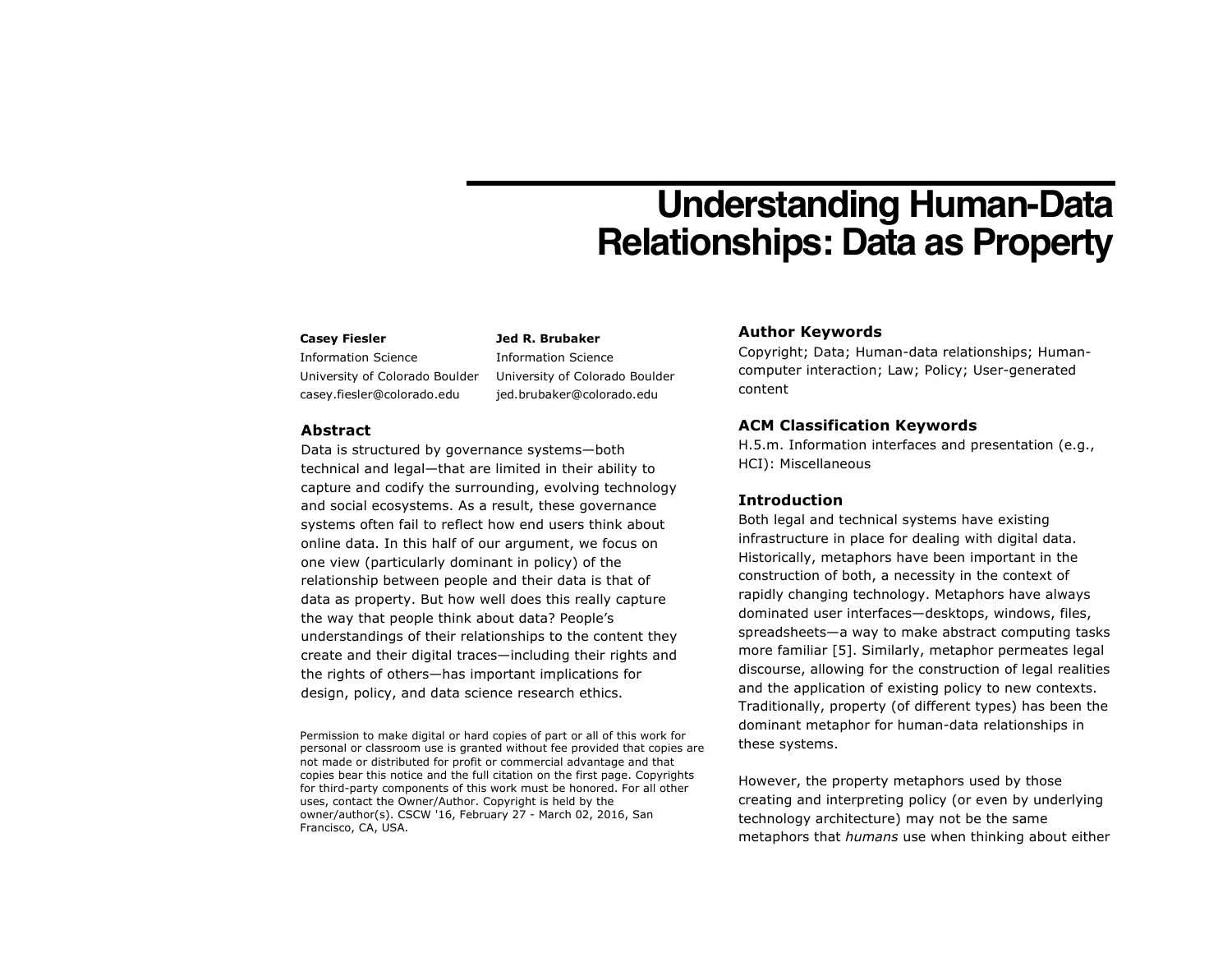the content they purposefully share or the digital traces they leave. For example, what model might someone have for their relationship to a tweet? Is it more like physical property similar to their car, or copyrighted like a song? Is their Twitter account more like real estate that they own or is it an extension of their identity? Knowing how people *actually* model humandata relationships is important for the construction of both technology and policy, but it is also critical to data scientists making decisions about how as researchers they should ethically treat data and content that comes from real people.

### **Background and Motivation**

The law has had a fraught relationship with digital content, in large part due to the new challenges that technology often poses as the law struggles to keep up with these changes. Legal approaches to regulating digital content and the Internet often look a lot like the regulation of physical property. For many years (and still ongoing in some contexts), the law essentially transposed existing property concepts to the Internet [1,6,11,12]. However, these metaphors have been used inconsistently and imprecisely by courts, leading to confusion about relevant legal rights [11,12]. Because of this inconsistency, legal scholars have also argued that it would be beneficial for policies to be chosen based on user experiences of technology rather than metaphors of formal property-based constructs [13].

One concrete example for a legal treatment of data that may conflict with dominant perceptions is that of what happens to one's data after they die—an issue that is not currently well settled under current laws [19,20]. Typically framing the problem in terms of "assets," the

legal system has treated this situation in a number of (not necessarily mutually exclusive) ways: allowing service providers to govern inheritance in private contracts such as Terms of Service [2], treating certain types of data as original work that is copyrighted and therefore inheritable as intellectual property [20], or allowing fiduciary access to an account (similar to a locksmith opening a door to a deceased's house) [19]. However, considering data as "assets" itself relies on the property metaphor. Brubaker's proposed stewardship model as an alternative to property for the management of post-mortem social media accounts therefore may not track well to existing legal frameworks [4].

Another reason we know that human understandings of their relationships with data do not always track to legal systems is prior work around misunderstandings of the law. Much of Fiesler's research has been around the impact of copyright law in online communities, and in part has involved user conceptions of ownership. In studies of online content creators, she found that understandings of law related to content ownership and re-use do not actually track well to the law, but more to social norms and ethical intuitions [7], and that misunderstandings and conflicts in rules lead to chilling effects or other negative outcomes [8]. An analysis of copyright licenses in Terms of Service for usergenerated content and social media sites reveals that people do not necessarily have good models about what rights a website has to their content [9]. In sum, her work has revealed that people's intuitions about how the law handles ownership issues with respect to online content often does not match either the actual law or instantiation in website policies.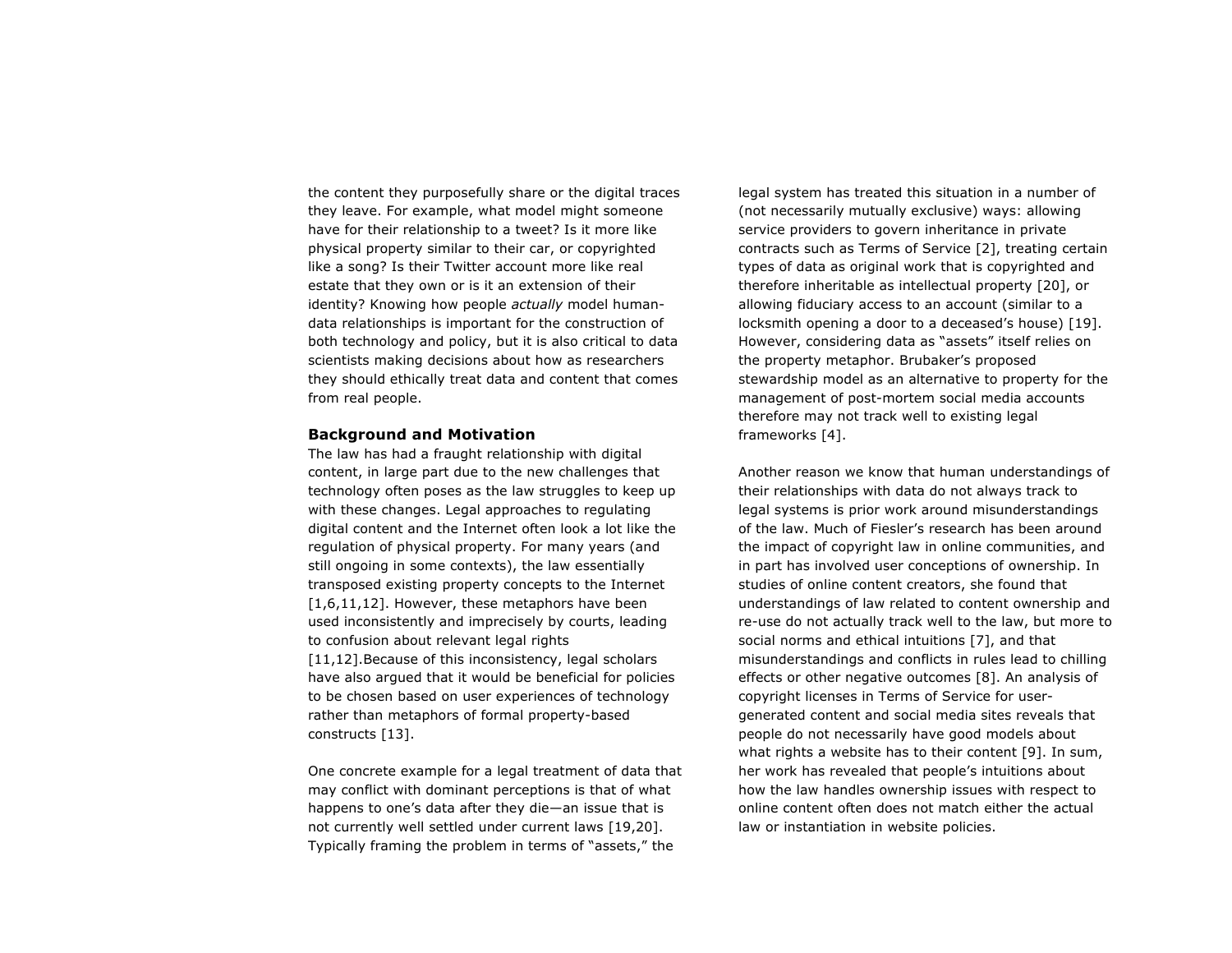Similarly, other work within HCI and CSCW has revealed that the ways people understand the *ownership* of digital things is complex. For example, Odom et al. investigated how people think about their possessions moving from the physical to the digital [17,18]. Their data shows confusion about what people own or don't own, as well as relevant rights such as giving access to other. In the context of social data, Marshall and Shipman have examined how social media users think about the ownership of their content, across different websites; their work shows that social media users do *not* have clear, consistent ideas about their relationships to their data [14–16]. We propose that these complexities are representative of a larger set of divergent understandings of human-data relationships.

#### **Ongoing Work**

As follow-up to Fiesler's prior work on understandings of copyright law and Brubaker's prior work on understandings of post-mortem data [4,7,8,9], we are conducting studies examining human-data relationships more generally around social data, including an interview study and a historical examination of policy and technical architectures governing these relationships. Below, we discuss in more detail a survey study intended to illuminate attitudes about rights related to social media content.

Fiesler's prior work shows that people may not have a good idea about the rights that social media sites (e.g., Twitter) have in their content, and Marshall & Shipman have shown similar confusions around what re-use rights other people might have in that content [9,15,16]. We also know from prior work that people tend to have poor mental models of their social media audiences [3]. In order to better understand the

nuances of how people feel about certain uses—by websites, by other users, by journalists, and by *researchers*—we are conducting a survey targeting specific Twitter content.

Participants are recruited from Twitter and asked questions about a *specific* piece of content. For one particular tweet, we ask how they feel about certain uses of that tweet. What if another user tweeted the text without attributing it to you? What if it appeared in an image meme? What if it appeared in a Buzzfeed article? What if a researcher scraped this tweet and used it in aggregate data analysis? What if the tweet itself appeared in a research paper? Would you feel differently about any of these if you were asked permission? Do you think of this content as your *property*? Do your feelings about these uses differ than what you think your *legal rights* in preventing such uses would be?

One goal of this research is to better situate the content that data scientists study in context. Public discourse around the Facebook emotional contagion study [10] along with others suggests that we need a more nuanced understanding of how people perceive their own relationships with data and how they feel about that data being studied. More nuanced understandings of human-data relationships (using metaphors of property or otherwise) are essential to the context in which data scientists work.

#### **References**

1. Shyamkrishna Balganesh. 2006. Common Law Property Metaphors on the Internet: The Real Problem with the Doctrine of Cybertrespass. *Michigan Telecommunications and Technology Law Review* 12, 265–333.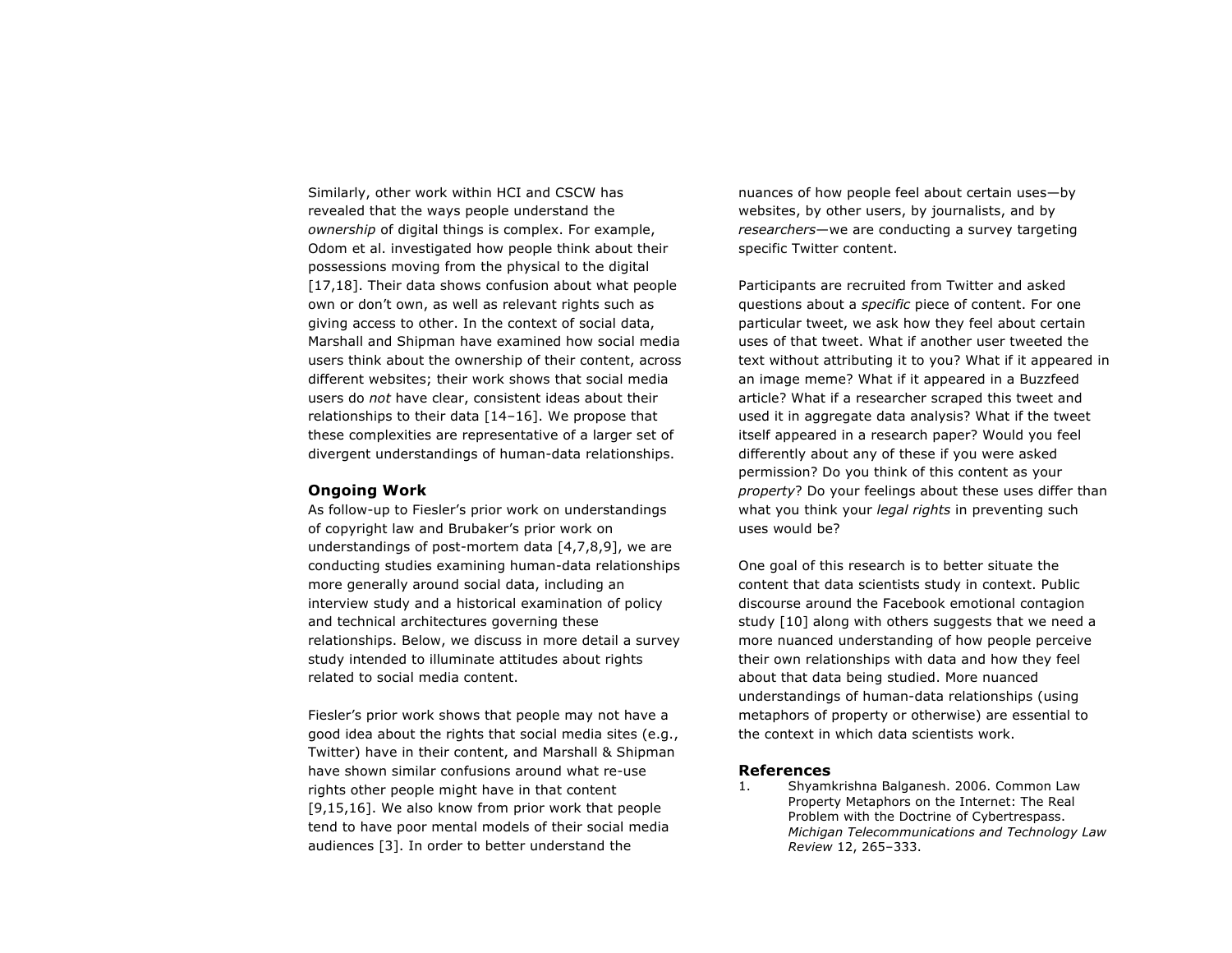- 2. Natalie M. Banta. 2014. Inherit the Cloud: The Role of Private Contracts in Distributing or Deleting Digital Assets at Death. *Fordham Law Review* 83, 799.
- 3. Michael S Bernstein, Eytan Bakshy, Moira Burke, Brian Karrer, and Menlo Park. 2013. Quantifying the Invisible Audience in Social Networks. 21–30.
- 4. Jed R. Brubaker, Lynn S. Dombrowski, Anita M. Gilbert, Nafiri Kusumakaulika, and Gillian R. Hayes. 2014. Stewarding a legacy: responsibilities and relationships in the management of post-mortem data. *Proceedings of the 32nd annual ACM conference on Human factors in computing systems - CHI '14*.
- 5. Wendy Hui Kyong Chun. 2011. *Programmed Visions: Software and Memory*. MIT Press, Cambridge, MA.
- 6. Julie E. Cohen. 2007. Cyberspace As/And Space. *Columbia Law Review* 107, 210–256.
- 7. Casey Fiesler and Amy S. Bruckman. 2014. Remixers' understandings of fair use online. *Proceedings of the 17th ACM conference on Computer supported cooperative work & social computing - CSCW '14*.
- 8. Casey Fiesler, Jessica Feuston, and Amy S. Bruckman. 2015. Understanding Copyright Law in Online Creative Communities. *Proceedings of the 2015 ACM Conference on Computer-Supported Cooperative Work and Social Computing* - *CSCW '15.*
- 9. Casey Fiesler, Cliff Lampe, and Amy S. Bruckman. 2016. Reality and Perception of Copyright Terms of Service for Online Content Creation. *CSCW '16: Proceedings of the 2016 ACM Conference on Computer-Supported Cooperative Work & Social Computing* - *CSCW '16.*
- 10. A.D.I. Kramer, J.E. Guillory, and Jeff T. Hancock. 2014. Experimental evidence of massive-scale emotional contagion through social networks. *Proceedings of the National Academy of Sciences* 111, 24, 8788–8790.
- 11. Jacqueline D. Lipton. 2003. Mixed Metaphors in Cyberspace: Property in Information and Information Systems. *Loyola University Chicago Law Journal* 35, 235–274.
- 12. Jessica Litman. 2006. *Digital Copyright*. Prometheus Books.
- 13. Michael J Madison. 2002. Rights of Access and the Shape of the Internet. *Boston College Law Review* 44, 2, 433–507.
- 14. Catherine C Marshall and Frank M Shipman. 2011. The Ownership and Reuse of Visual Media. *Proceedings of the 11th ACM/IEEE-CS Joint Conference on Digital Libraries*, 157–166.
- 15. Catherine C Marshall and Frank M Shipman. 2011. Social Media Ownership: Using Twitter as a Window onto Current Attitudes and Beliefs. *Proceedings of the ACM conference on Human factors in computing systems - CHI '11*.
- 16. Catherine C Marshall and Frank M Shipman. 2015. Exploring the Ownership and Persistent Value of Facebook Content. *Proceedings of the 18th ACM conference on Computer supported cooperative work & social computing - CSCW '15*.
- 17. William Odom, Abi Sellen, Richard Harper, and Eno Thereska. 2012. Lost in translation: understanding the possession of digital things in the cloud. *Proceedings of the ACM conference on Human factors in computing systems - CHI '12*.
- 18. William Odom and John Zimmerman. 2013. Fragmentation and transition: understanding perceptions of virtual possessions among young adults in Spain, South Korea and the United States. *Proceedings of the ACM conference on Human factors in computing systems - CHI '13.*
- 19. Suzanne B. Walsh. 2014. Coming Soon to a Legislature New You: Comprehensive State Law Governing Ficuciary Access to Digital Assets. *Charleston Law Review* 8, 429–449.
- 20. Ashley F. Watkins. 2014. Digtial Properties and